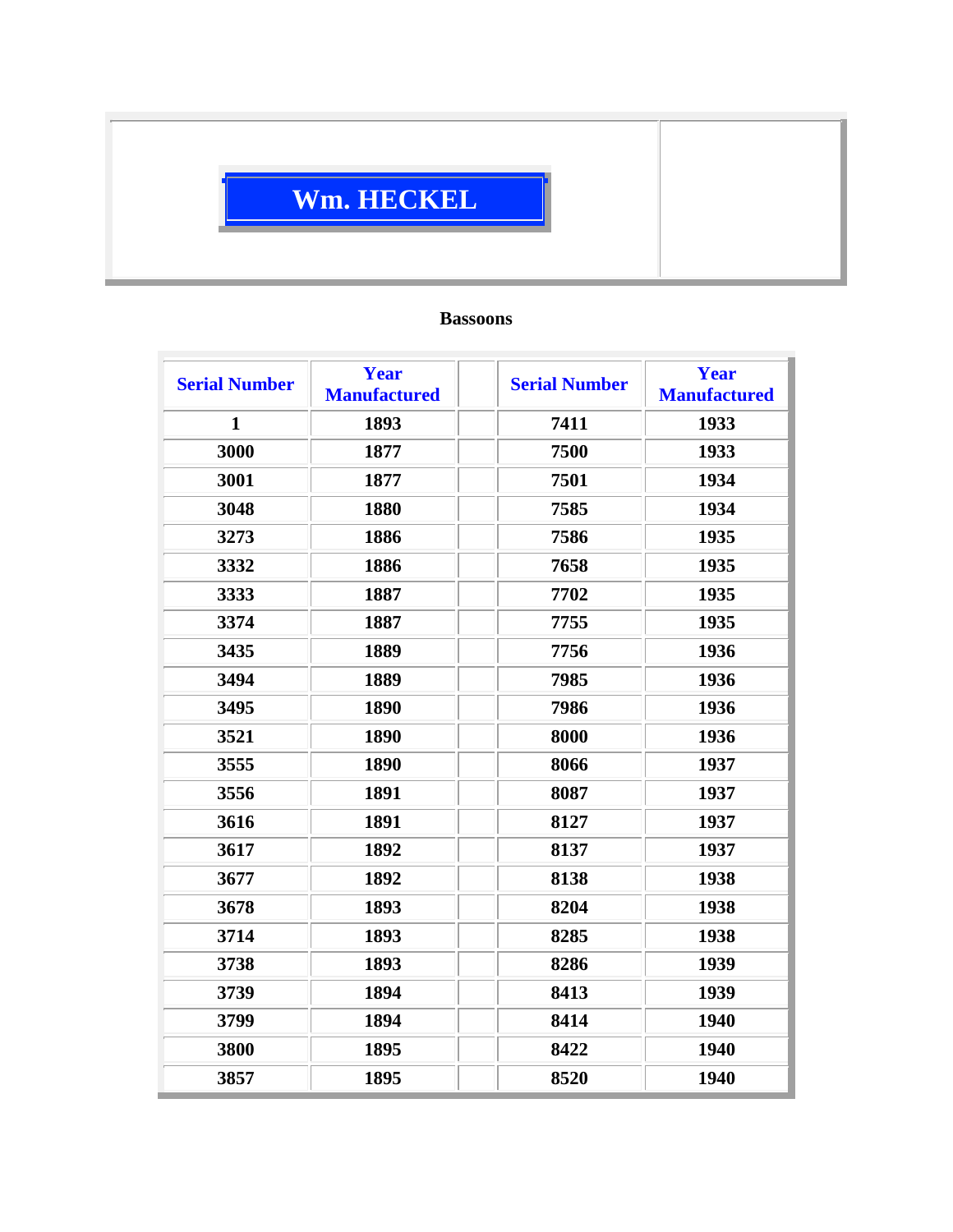| 3858 | 1896 | 8521 | 1941 |
|------|------|------|------|
| 3918 | 1896 | 8580 | 1941 |
| 3919 | 1897 | 8581 | 1942 |
| 3979 | 1897 | 8638 | 1942 |
| 3980 | 1898 | 8639 | 1943 |
| 4000 | 1898 | 8684 | 1943 |
| 4038 | 1898 | 9000 | 1943 |
| 4039 | 1899 | 9013 | 1944 |
| 4097 | 1899 | 9065 | 1944 |
| 4100 | 1900 | 9067 | 1945 |
| 4188 | 1900 | 9143 | 1945 |
| 4189 | 1901 | 9147 | 1946 |
| 4265 | 1901 | 9194 | 1946 |
| 4266 | 1902 | 9200 | 1947 |
| 4269 | 1902 | 9232 | 1947 |
| 4341 | 1903 | 9233 | 1948 |
| 4376 | 1903 | 9282 | 1948 |
| 4402 | 1903 | 9283 | 1949 |
| 4403 | 1904 | 9299 | 1949 |
| 4481 | 1904 | 9300 | 1950 |
| 4482 | 1905 | 9334 | 1950 |
| 4531 | 1905 | 9424 | 1951 |
| 4563 | 1905 | 9436 | 1951 |
| 4564 | 1906 | 9449 | 1951 |
| 4613 | 1906 | 9524 | 1951 |
| 4614 | 1907 | 9525 | 1952 |
| 4686 | 1907 | 9564 | 1952 |
| 4687 | 1908 | 9639 | 1952 |
| 4769 | 1908 | 9640 | 1953 |
| 4770 | 1909 | 9772 | 1954 |
| 4814 | 1909 | 9872 | 1954 |
| 4870 | 1909 | 9873 | 1955 |
| 4871 | 1910 | 9890 | 1955 |
| 4887 | 1910 | 9991 | 1955 |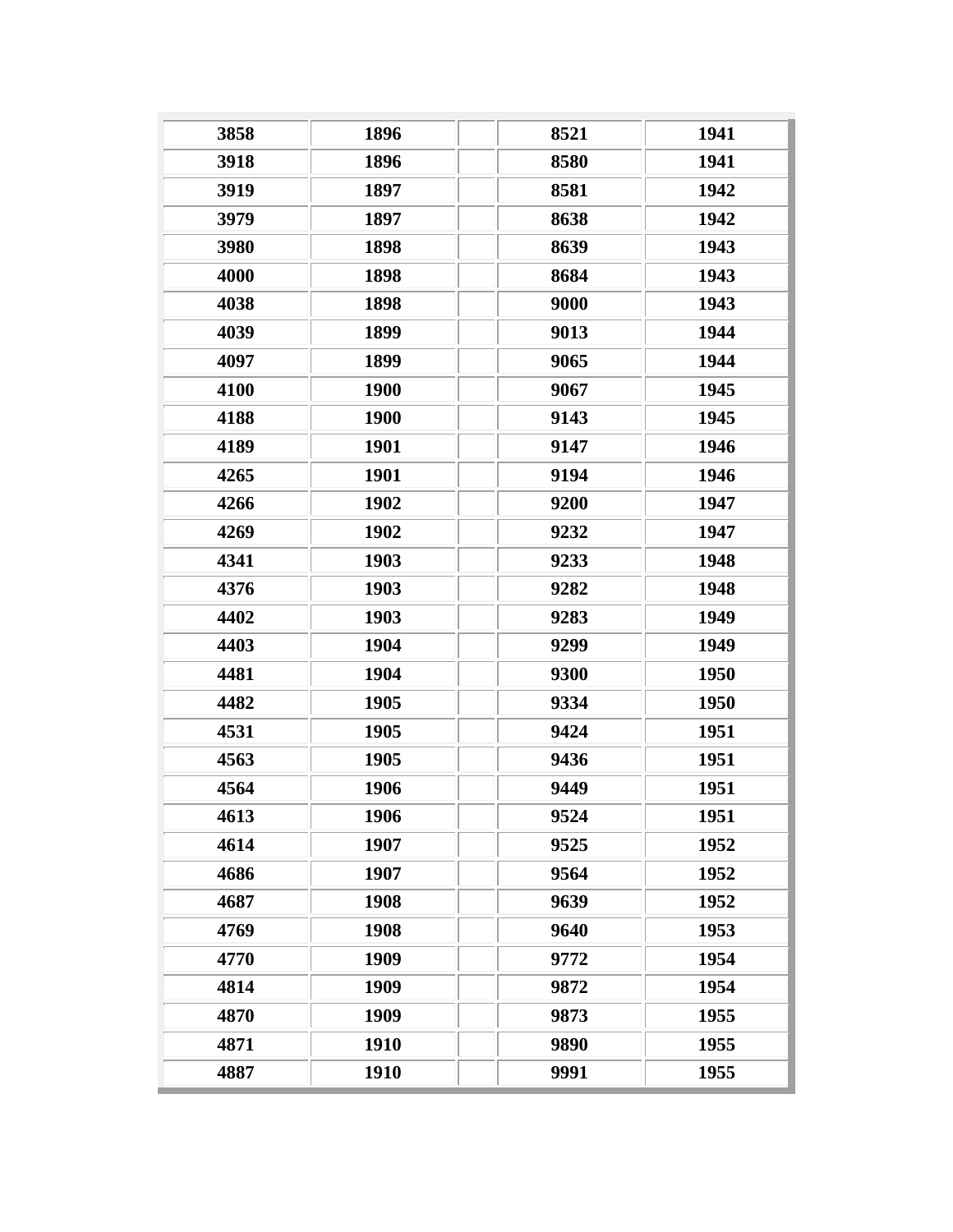| 4956 | 1910 | 9993  | 1955 |
|------|------|-------|------|
| 4957 | 1911 | 9994  | 1956 |
| 5000 | 1911 | 10000 | 1956 |
| 5029 | 1911 | 10055 | 1956 |
| 5030 | 1912 | 10082 | 1956 |
| 5065 | 1912 | 10083 | 1957 |
| 5117 | 1912 | 10210 | 1957 |
| 5118 | 1913 | 10211 | 1958 |
| 5125 | 1913 | 10311 | 1958 |
| 5203 | 1913 | 10312 | 1959 |
| 5204 | 1914 | 10307 | 1960 |
| 5268 | 1914 | 10353 | 1960 |
| 5287 | 1914 | 10410 | 1960 |
| 5308 | 1915 | 10411 | 1960 |
| #    | 1916 | 10442 | 1961 |
| #    | 1917 | 10534 | 1961 |
| 5310 | 1918 | 10535 | 1961 |
| 5319 | 1918 | 10641 | 1961 |
| 5325 | 1918 | 10650 | 1962 |
| 5552 | 1919 | 10669 | 1962 |
| 5560 | 1919 | #     | 1963 |
| 5565 | 1920 | 10800 | 1964 |
| 5621 | 1920 | 10904 | 1965 |
| 5625 | 1921 | 11000 | 1965 |
| 5705 | 1921 | #     | 1966 |
| 5710 | 1922 | #     | 1967 |
| 5711 | 1922 | #     | 1968 |
| 5729 | 1922 | 11170 | 1969 |
| 5812 | 1922 | 11214 | 1970 |
| 5817 | 1923 | 11376 | 1970 |
| 5898 | 1923 | 11614 | 1971 |
| 6000 | 1924 | #     | 1972 |
| 6011 | 1924 | 11898 | 1973 |
| 6012 | 1924 | #     | 1974 |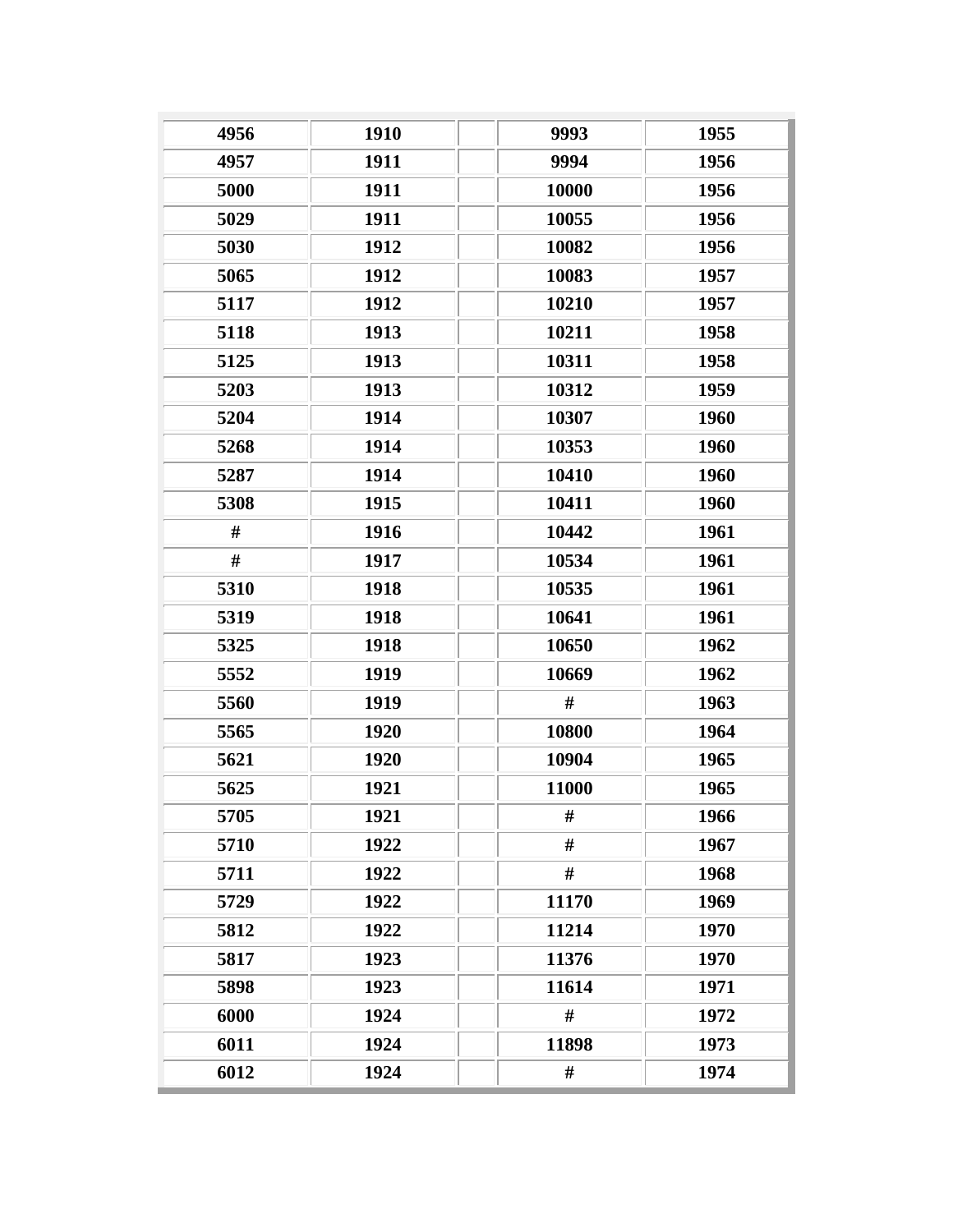| 6124 | 1924 | 12000 | 1975 |
|------|------|-------|------|
| 6131 | 1924 | #     | 1976 |
| 6175 | 1924 | $\#$  | 1977 |
| 6181 | 1925 | #     | 1978 |
| 6184 | 1925 | 12394 | 1979 |
| 6188 | 1925 | $\#$  | 1980 |
| 6271 | 1925 | 12578 | 1981 |
| 6295 | 1926 | #     | 1982 |
| 6353 | 1926 | #     | 1983 |
| 6425 | 1926 | $\#$  | 1984 |
| 6500 | 1927 | 13000 | 1985 |
| 6591 | 1927 | #     | 1986 |
| 6650 | 1927 | $\#$  | 1987 |
| 6651 | 1928 | $\#$  | 1988 |
| 6785 | 1928 | $\#$  | 1989 |
| 6808 | 1929 | $\#$  | 1990 |
| 7000 | 1929 | $\#$  | 1991 |
| 7001 | 1930 | $\#$  | 1992 |
| 7053 | 1930 | $\#$  | 1993 |
| 7170 | 1930 | $\#$  | 1994 |
| 7180 | 1930 | $\#$  | 1995 |
| 7181 | 1931 | $\#$  | 1996 |
| 7183 | 1931 | $\#$  | 1997 |
| 7250 | 1931 | $\#$  | 1998 |
| 7251 | 1932 | #     | 1999 |
| 7410 | 1932 |       |      |

## **Contra Bassoons**

| <b>Serial Number</b> | Year<br><b>Manufactured</b> | <b>Serial Number</b> | Year<br><b>Manufactured</b> |
|----------------------|-----------------------------|----------------------|-----------------------------|
|                      | 1877                        | 100                  | 1879                        |
| 400                  | 1927                        | 500                  | 1935                        |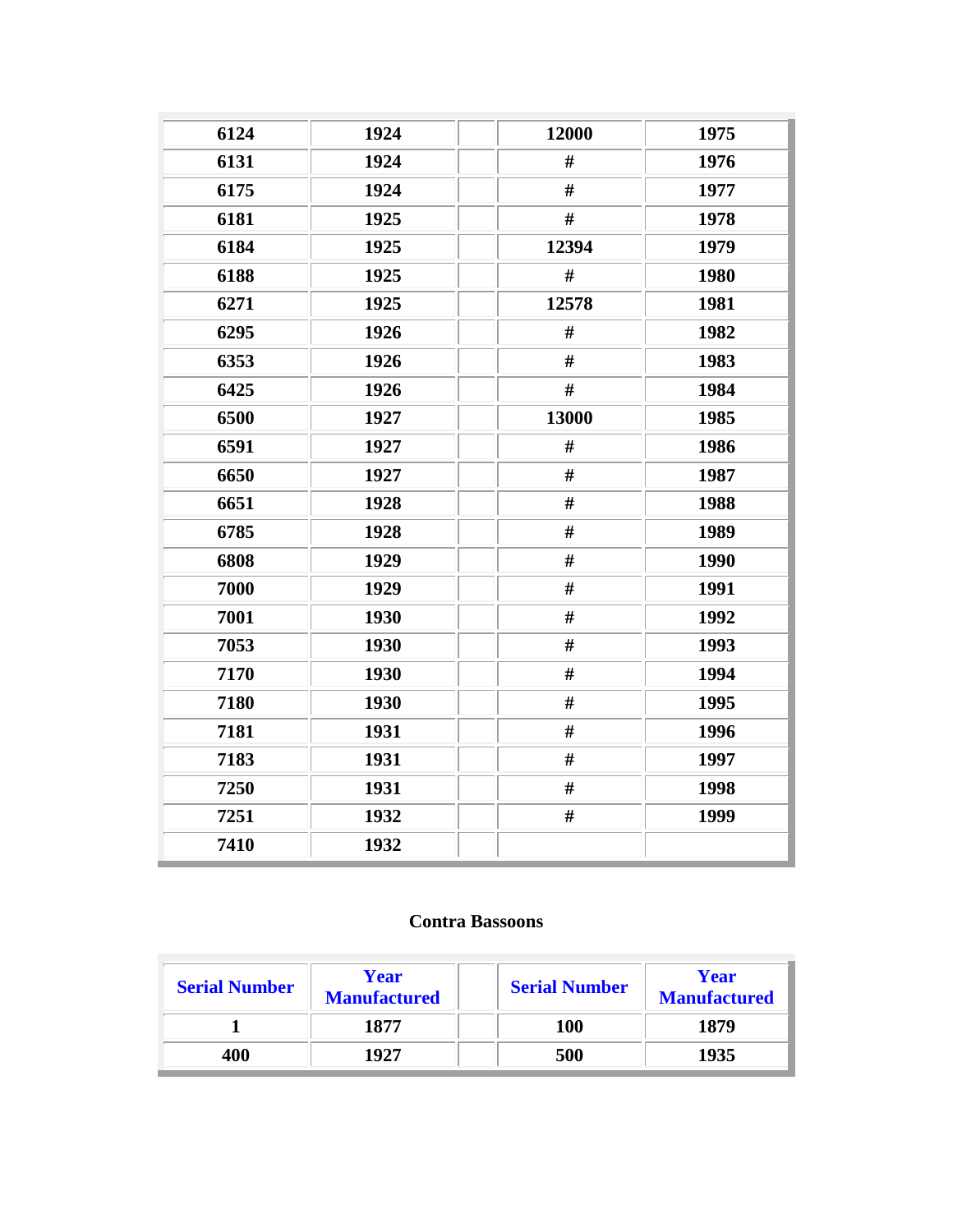| Heckelphones |  |
|--------------|--|
|--------------|--|

|                               | <b>Serial Number Year Manufactured</b> |  |  |
|-------------------------------|----------------------------------------|--|--|
| <b>Terz Heckelphone in Eb</b> |                                        |  |  |
| 3519                          | 1915                                   |  |  |
|                               | <b>Piccolo Heckelphones in F</b>       |  |  |
| $1 - 5$                       | 1904                                   |  |  |
| $6 - 12$                      | 1905                                   |  |  |
| $15 - 16$                     | 1906                                   |  |  |
| 17                            | 1916                                   |  |  |
|                               | <b>Heckelphones in C</b>               |  |  |
| $1-2$                         | 1904                                   |  |  |
| $3 - 52$                      | 1905-1912                              |  |  |
| 3414-4055                     | 1913-1928                              |  |  |
| 4855-4895                     | 1956-1957                              |  |  |
| 4918-4976                     | 1957-1962                              |  |  |
| 4977-4985                     | 1978-1984                              |  |  |
| 4986-4992                     | 1984-1990                              |  |  |
| 4993-5001                     | 1991-1996                              |  |  |

**Established in 1831 by Johann Adam Heckel and Karl Almenrader and went independent in 1838. They collaborated on a Boehm system clarinet in the mid 1840's with Iwan Muller and were soon offering Clarinets, Bassoons, Basshorns, Serpents, Flutes, Piccolos, and Oboes. In 1879 Heckel began lining the wing sections with vulcanized rubber and in 1901 patented the** *whisper key***. Heckel manufacturers Bassoons in batches of seven, fitting the key sets individually to each body section. After the keys are fit (mounted), they are each stamped with the unique number of the bassoon and sent on to be plated. On each section (joint) of Heckel Bassoons you will find a** *manufacturing number* **in the form of five "dots" which are usually hidden somewhere beneath the key mechanism. The Boot Section has this number imprinted adjacent to the serial number (remove the Bb key from the Bell Section and examine the area between the two posts). On the Bass Section (long joint) this "number" is usually located beneath the Low B Key. On the Wing Section may be located beneath the 3rd finger Ring Key, between the posts of the C# Key, or under the hinge of the F# Trill Key. (Puchner does the same thing, however they manufacture in batches of 15 and "number" their Bassoons with Roman Numerals) Inconsistencies in the** *serial number* **to** *year of manufacture* **correlations may be due in part to the fact that numbers were assigned to instruments at the time they were ordered. It is unclear whether or not Heckel manufactured instruments during World War 2. There is an absence of serial numbers in**